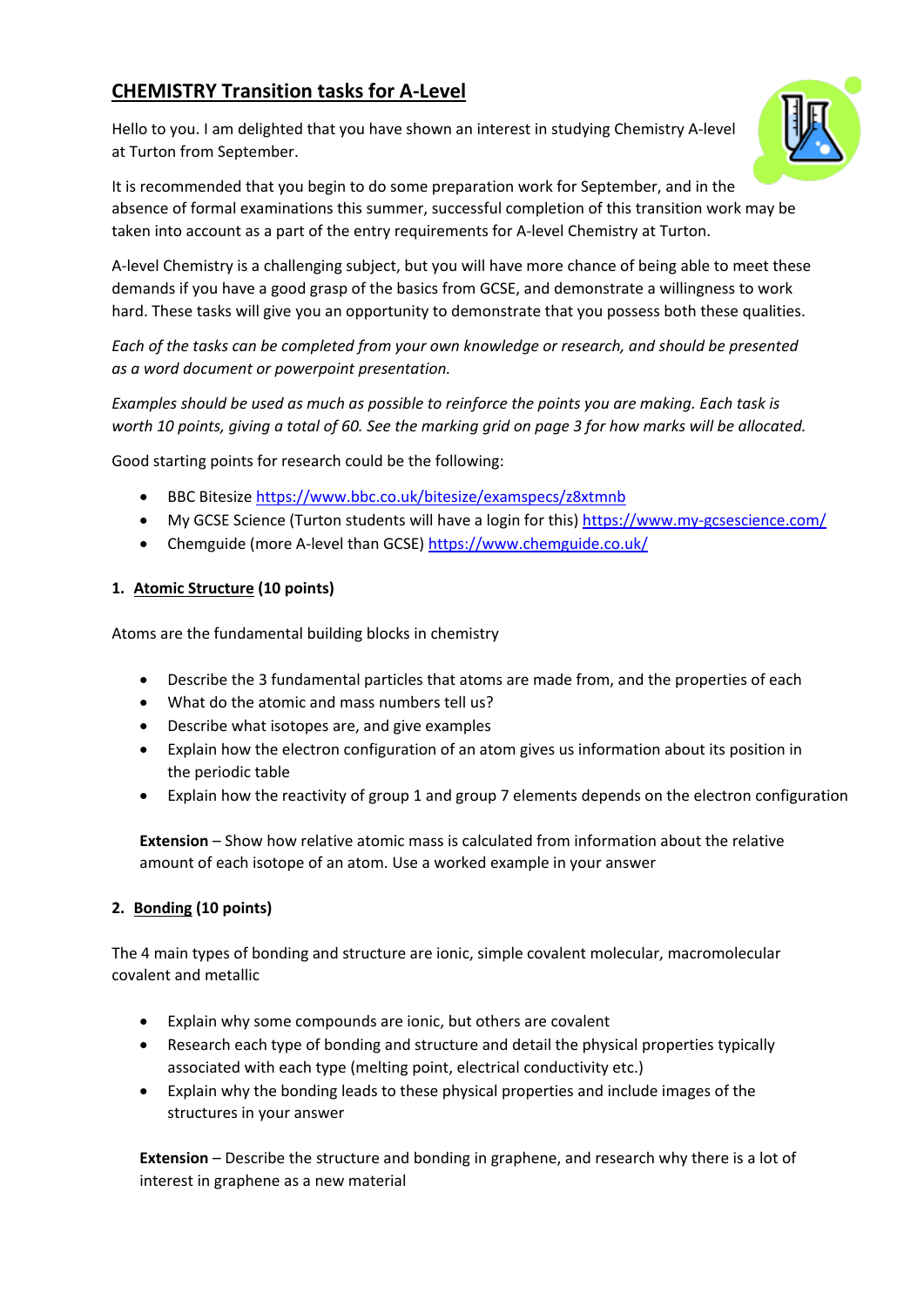#### **3. Energy Changes (10 points)**

Energy changes always occur during chemical reactions. Reactions are exothermic, or endothermic

- Describe what the terms endothermic and exothermic mean and gives examples of each type of reaction. Use energy level diagrams to help explain your answer
- Research how bond energies (bond enthalpies) can be used to calculate the overall energy change in a reaction, and give an example of a calculation in which bond energies are used in this way

**Extension** – Research how a catalyst affects the overall energy change in a chemical reaction. What effect does a catalyst have on the energy level diagrams?

#### **4. Rates and Equilibria (10 points)**

Chemists need to be able to control the rate and equilibrium position of reactions

- Describe what collision theory is, and use it to explain how at least 4 different factors will alter the rate of a chemical reaction when changed (eg. temperature)
- Describe how the rate of a chemical reaction can be obtained by graphical methods
- Describe what is meant by equilibrium, and explain how factors such as pressure and temperature can affect the position of this equilibrium. Use the Haber process as an example in your explanation

**Extension** – Research why compromise conditions are actually used in the Haber process

#### **5. Organic Chemistry (10 points)**

Organic molecules provide us with an important starting point for many important synthetic pathways to make medicines, fuels, polymers and other important chemicals

- Describe how fractional distillation is used to separate the hydrocarbons in crude oil
- Describe the difference between alkanes and alkenes, in terms of structure and properties
- Describe the rules for naming alkanes and alkenes, illustrating this for the first 6 molecules in each family of hydrocarbons
- Explain the process of cracking, and also how alkenes can be used to form addition polymers

**Extension** – Research other families of organic molecules such as alcohols and carboxylic acids

#### **6. Formulae, Equations and Moles (10 points)**

A strong grasp of formulae, equations and molar quantities is fundamental to understanding chemistry

- Describe the rules for writing formulae for ionic compounds eg. MgCl<sub>2</sub>, Al<sub>2</sub>(SO<sub>4</sub>)<sub>3</sub> and illustrate this with several examples
- Explain why it is essential that formulae equations are balanced
- Describe what a mole is (as a chemical quantity), and give a worked example demonstrating how the idea of moles is used in the calculation of chemical quantities in reacting mass calculations

**Extension** – Research and explain how to perform atom economy calculations. Illustrate your answer with a couple of examples, and explain why reactions that have a higher atom economy are favourable